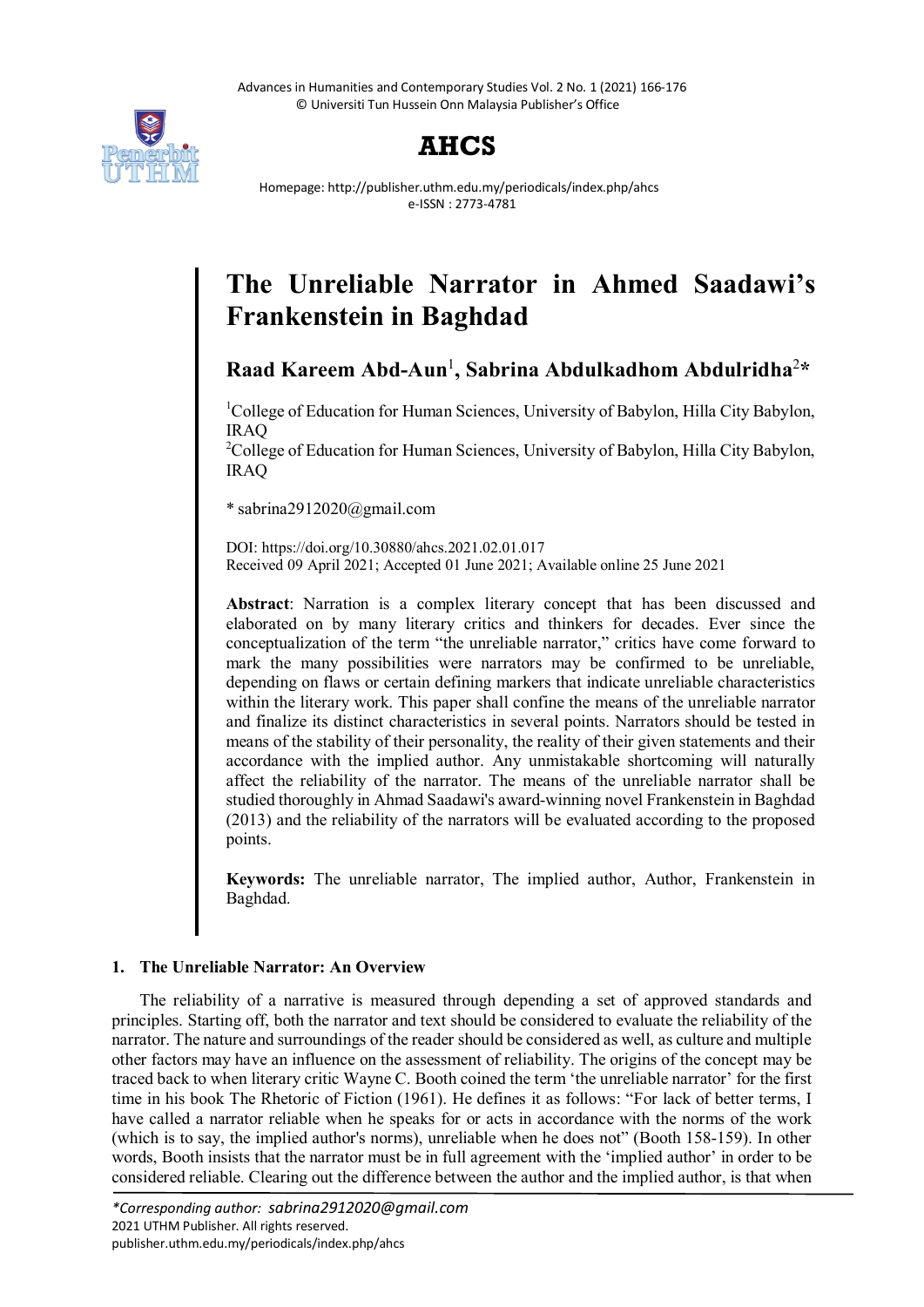the author writes down the story, "he creates not simply an ideal, impersonal 'man in general' but an implied version of 'himself' that is different from the implied authors we meet in other men's works" (Booth 70-71). This means that the implied author has some personal characteristics of the author himself and is therefore dubbed by Booth as "the author's second self" (Booth 71). Moreover, while a single author may reveal certain personal characteristics in the image of the implied author in one piece of narration, he may expose a set of different characteristics in any of his other works. Booth also places the unreliable narrator and the implied author within the same context, revealing that both share the idea that unreliability depends on the amount of deviation the story is from the reality of the world.

William Riggan elaborated on Booth's idea that the narrator's reliability is based on the reality of the implied author. His studies exceeded to involve a bigger focus on the narrator and identified how unreliability depends on the nature of his personality. He uncovers the idea in his book, Picaros, Madmen, Naifs, and Clowns: The Unreliable First-Person Narrator (1982), where he concludes that the unreliable narrator is in fact a first-person narrator, narrating the story from a single point of view to share his own personal experience. He specifies the nature of such first-person narrators, revealing that there are four types of narrators that are subject to unreliability. The first one is 'the picaro,' who is best described as having an "unheroic" character, originally extracted from a picaresque novel. This type of narrator naturally becomes a different person after facing life-changing experiences and that is why he is subject to unreliability as he unfolds the events of the narration. The second character, 'the clown,' might also be a questionable narrator, as the nature of his character lingers among the fact of spending his life span as an actor, where sarcasm is essential in his life. 'The madman' is an unreliable narrator by nature, as he interprets his surroundings differently and is proven to be unstable to analyze his surroundings correctly. Lastly, 'the naïf' is a character that is at odds with the norms and beliefs of the implied author and therefore is subject to unreliability as well (Webb 5). This may be best summarized by Sarah Kozloff's description, "not all unreliable narrators are liars or murders. We take some narrators with a pinch of salt just because they are naive or limited" (Kozloff 115-116).

While Seymour Chatman (1980: 233) shows the unreliable narrator as follows:

In "unreliable narration" the narrator's account is at odds with the implied reader's surmises about the story's real intentions the story undermines the discourse. We conclude, by "reading out," between the lines, that the events and existents could not have been "like that," and so we hold the narrator suspect. Unreliable narration is thus an ironic form …. The implied reader senses a discrepancy between a reasonable reconstruction of the story and the account given by the narrator. Two sets of norms conflict, and the covert set, once recognized, must win. The implied author has set up a secret communication with the implied reader.

In other words, he continues the ongoing idea the unreliable narrator is related to the implied reader. He suggests that if the reader reads carefully between the lines, he may conclude some events as being unreliable or unacceptable depending on the implied author's statements. Kathleen Wall (1994: 5) however drew attention to the fact that unreliability does not necessarily depend on the implied author only. The narrator may indicate some unreliable features whether consciously or unconsciously, if the author intentionally places markers to the narrators' claims. The narrator may prove to be unreliable as well if he views certain events from a limited perspective ignoring other important factors. Every human perceives a certain incident differently from the other and so not all readers have to agree with the narrator.

Ansgar Nünning (1997: 85) has also expanded his studies on the concept by commenting that Booth's definition of the unreliable narrator "sets the fox to keep the geese, since it falls back on the illdefined and elusive notion of the implied author, which hardly provides a reliable basis for determining a narrator's unreliability." Moreover, he says that most critics, who depend the idea that the unreliability of the narrator depends on the implied author, are described as "ill-defined and paradoxical" (Ibid. 86). Nünning reassures that it is difficult to understand the beliefs and norms of the implied author and therefore it is difficult to evaluate the reliability of the narrator. He therefore summarizes the mechanism of unreliability "in terms of dramatic irony or discrepant awareness" (Ibid. 87). Dramatic irony is created when a gap between the value system of the narrator and the beliefs and norms of the reader is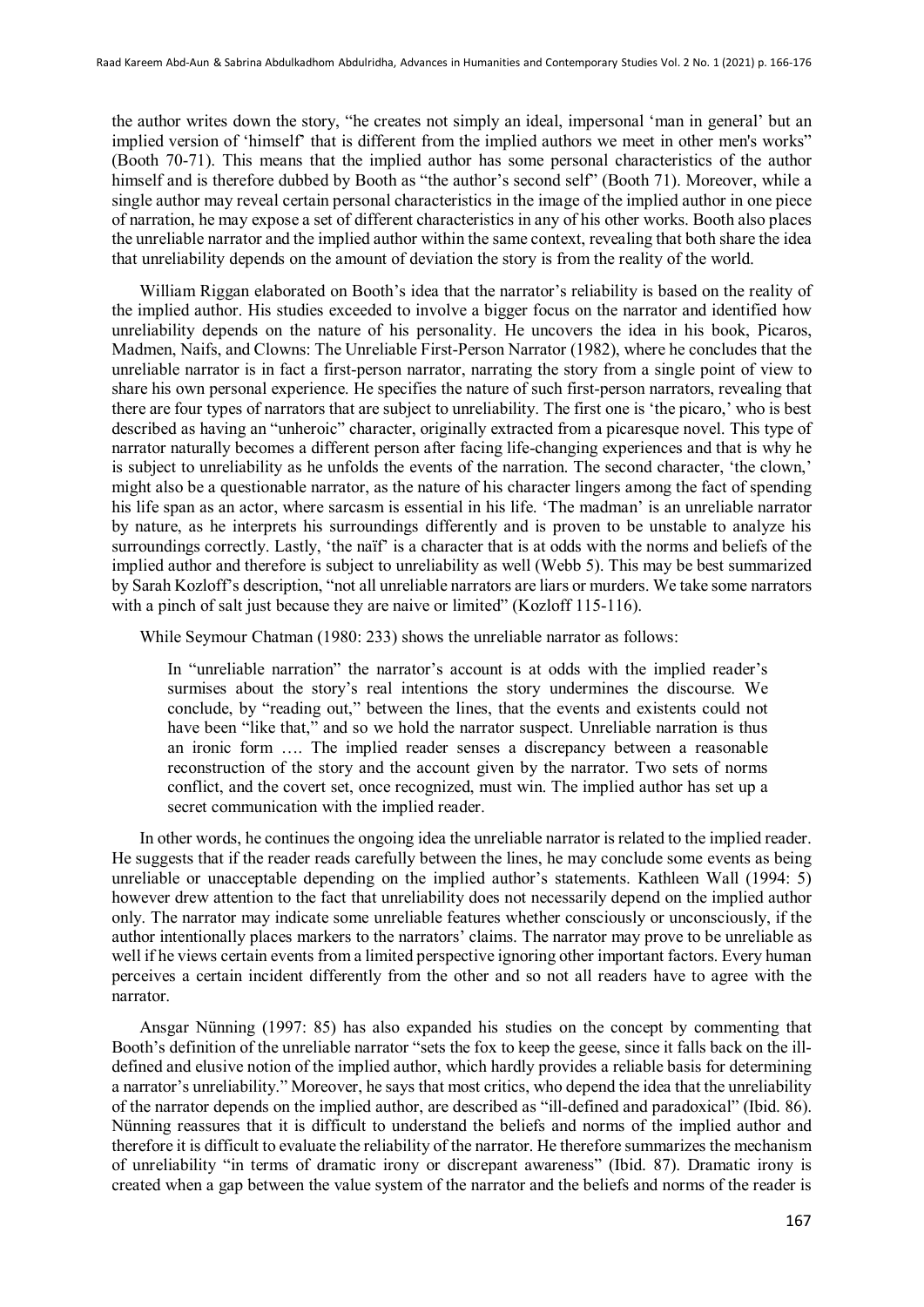founded. The reader starts to suspect the reliability of the narrator whenever the reader feels a lack of harmony or contradiction in the narrator's statements. The reader may then conclude and interpret the reliability of the narrator in two different ways. The first way is when the narrator may visibly reveals his unreliability in the form of statements, while the second way includes the dependence of the reader on the text where he may conclude statements having an additional meaning different from to the narrator's real intentions. In this case, the narrator has no clue that he is giving additional information about himself revealing the nature of his character, and therefore Nünning initially defines the unreliable narrators as "those whose perspective is in contradiction to the value and norm system of the whole text or to that of the reader" (Ibid., 4). Unreliable narration makes the reader alter their attention from the basic story of the narration towards the speaker and the narrator's psychology and hereby Nünning has simply giving the reader a role in deciding the reliability of the narrator. Nünning declares that:

To determine a narrator's unreliability one need not rely merely on intuitive judgments. It is neither the reader's intuitions nor the implied author's norms and values that supply the clue to a narrator's unreliability, but a broad range of definable signals. These include both textual data and the reader's preexisting conceptual knowledge of the world. In sum whether a narrator is called unreliable or not does not depend on the distance between the norms and values of the narrator and those of the implied author but between the distance that separates the narrator's view of the world from the reader's world-model and standards of normality (Nünning 101).

Peter J. Rabinowitz also points out the importance of the audience that receives the narration. He reveals that any piece of narration is a piece of art that imitates things. So, some drawing on a piece of canvas can neither be considered as the real image it tends to represent nor can it be treated as a piece of canvas and some colors. So, in the case of a novel, one must consider parts of it as true and other parts as untrue. This duality, Rabinowitz claims, is decided by the recipient or the audience of the narrative. He classifies audiences into four types. The first type is the "actual audience," who are the real people who buy and read the literary piece. The author has no control on this type of audience. *The second* type is the "authorial audience" which is the kind of audience the author puts in mind while writing. He sets up several typical characteristics of his audience that includes a set of certain norms, beliefs and knowledge and composes the narration according to these characteristics. *The third* type is the "narrative audience" where he makes clear that the author imitates some nonfictional context, and the narrator is therefore an "imitation of an author". He narrates the story to this type of audience who also possesses some certain knowledge of the narration. So it is not just being like the authorial audience whom the author sets up to having a common set of beliefs and norms, but the author makes his audience pretend to be part of the context, acknowledging certain perspectives of the narration that is being set. Therefore, if the narration is historical, then the audience has a certain historical background about it and believes that the setting and the characters are real (Rabinowitz 125-127). *The fourth* and the last type is called the "ideal narrative audience." This is the audience that the author wishes to write for. It is then a combination of the authorial and narrative audience. Moreover, it is the audience that accepts all of the narrator's judgements, opinions, beliefs, norms and has a complete understanding of what the narration unfolds through each and every word. So, while the narrative audience may judge what the author comes up with, the ideal narrative audience accepts all that happens without judgement (Ibid. 134-135).

Hence, the factors of the unreliable narrator this paper shall apply on the text of Ahmed Saadawi's Frankenstein in Baghdad may be confined to the following points:

- 1- **The Narrator's Personality**: The nature of the narrator's personality must be clarified and differentiated from other narrators if the narration includes more than one narrator. Any susceptible marker may narrow the level of reliability, i.e. markers of being picaro, naif, madman or clown according to Regan's classification.
- 2- **The Narrator's Statements**: Unreliability may lie within the statements the narrator puts out in the narrative if they were identified to be contradictory or having a limited perspective in any manner.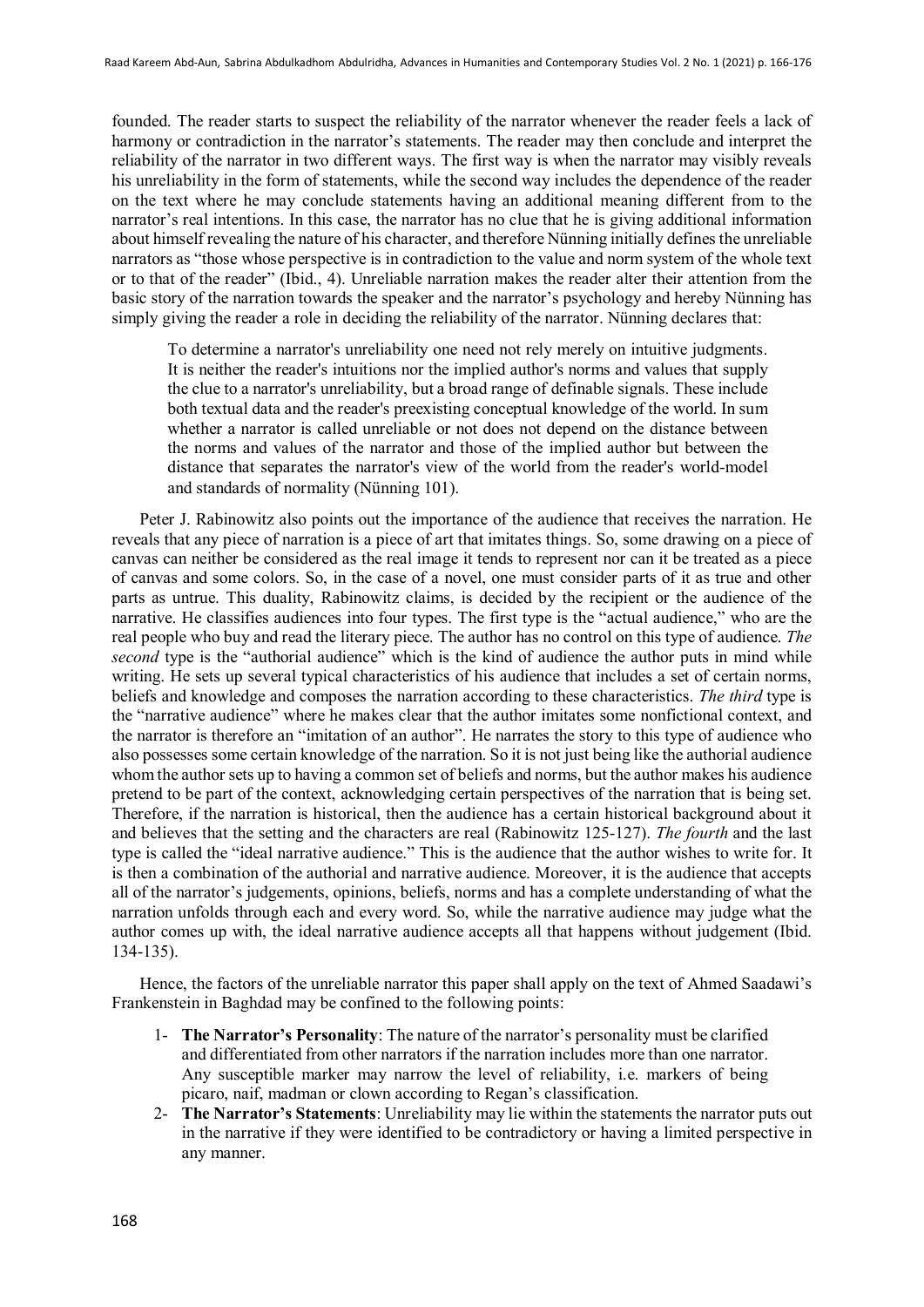- 3- **The Agreement between the Narrator and the Implied Author**: Some contradictory markers between the implied author and narrator may hold the narrator subject to unreliability.
- 4- **The Reader's Response (Audience)**: Each reader may relate and react to the narration differently depending on his social, cultural and religious beliefs and norms. A personal evaluation of the reliability of the narrator shall be introduced depending on the data presented, the preexisting knowledge of the world as well as the standards and the norms.

These points shall classify and define the final evaluation of the narrator of the novel Frankenstein in Baghdad after a brief account on the novel is introduced.

#### **2. A Brief Account on Ahmed Saadawi's Frankenstein in Baghdad**

Iraqi fiction witnessed a series of excessive transformations since the American invasion in Iraq in 2003. Military occupation and sectarian violence ruled the streets of Iraq and quickly mass murder became a daily regularity. However, as the severe restrictions of the ex-regime slowly faded away, Iraqi authors found it easier to express their words of pains, as words of democracy and freedom topped the citizen's demands.

Ahmed Saadawi's award winning novel Frankenstein in Baghdad (2013) is a work of fiction that opens with the introduction of an old junk dealer who goes by the name 'Hadi the junk dealer.' He wanders Baghdad's copious neighborhoods in the search of valuable antiques. Visiting locations where horrendous explosions have once taken place, Hadi stumbles upon various shattered body parts of different humans. He decides to collect and sew parts together in an attempt to attain a full human body. All man is worthy of a burial even if only parts of him are left. It is not until Hadi finds the remaining body part, a nose, that the process of a full human body is completed. The belief that everybody deserves a proper burial, is the purpose of his act, especially after the losing his close friend and roommate Nahem Abdaki in a similar manner.

Too much of his surprise, never had Hadi expected his stitched-together creature to find the means of life. After meeting his fatal destiny in a suicide truck explosion earlier, the soul of Hasib Mohamed Jaafar, one of the guards at the Sadeer Novotel hotel, had found the opportunity of being a mortal again by merging with the corpse and becoming a full-fledged human being once more. Soon enough the creature started wandering Baghdad's wrecked streets and started to be locally known under the name of 'shisma' or 'Whatitsname' (Perry 2018). As the narration escalates, Whatitsname is accused of a series of terrorist attacks and murders and is quickly depicted by the media as a serial killer. Little do they know that he is in fact on a mission to avenge the owners of the body parts he is constructed of. With the continuation of his vendetta, he notices how a body part falls off every time he succeeds to take revenge. Fearing for his own life now, Whatitsname starts killing random people with the excuse that no human is fully innocent (Garner 2018). The novel ends with Hadi being arrested after being allegedly accused of being the figure who roamed the streets killing people. Whatitsname remains at Hadi's house, ominously watching over along the streets from one of windows.

#### **3. Evaluating the Reliability of the Narrator in Frankenstein in Baghdad**

The reliability of the narrator may be pointed out by reviewing several points:

# **3.1 The Narrator's Personality**

In an opening note, the novel Frankenstein in Baghdad holds more than one narrator. They may be classified into the chief narrator and several other minor narrators. The chief narrator is not identified with a name but narrates most of the narrative as a third person narrator which is defined as "someone outside the story proper who refers to all the characters in the story by name, or as "he," "she," "they"." (Abrams 2009: 272). Throughout the narrative, several minor narrators appear to take the role of narrating inclusive scenes as well but from a more personal perspective. They are identified as first person narrators, defined when "the narrator speaks as "I," and is to a greater or lesser degree a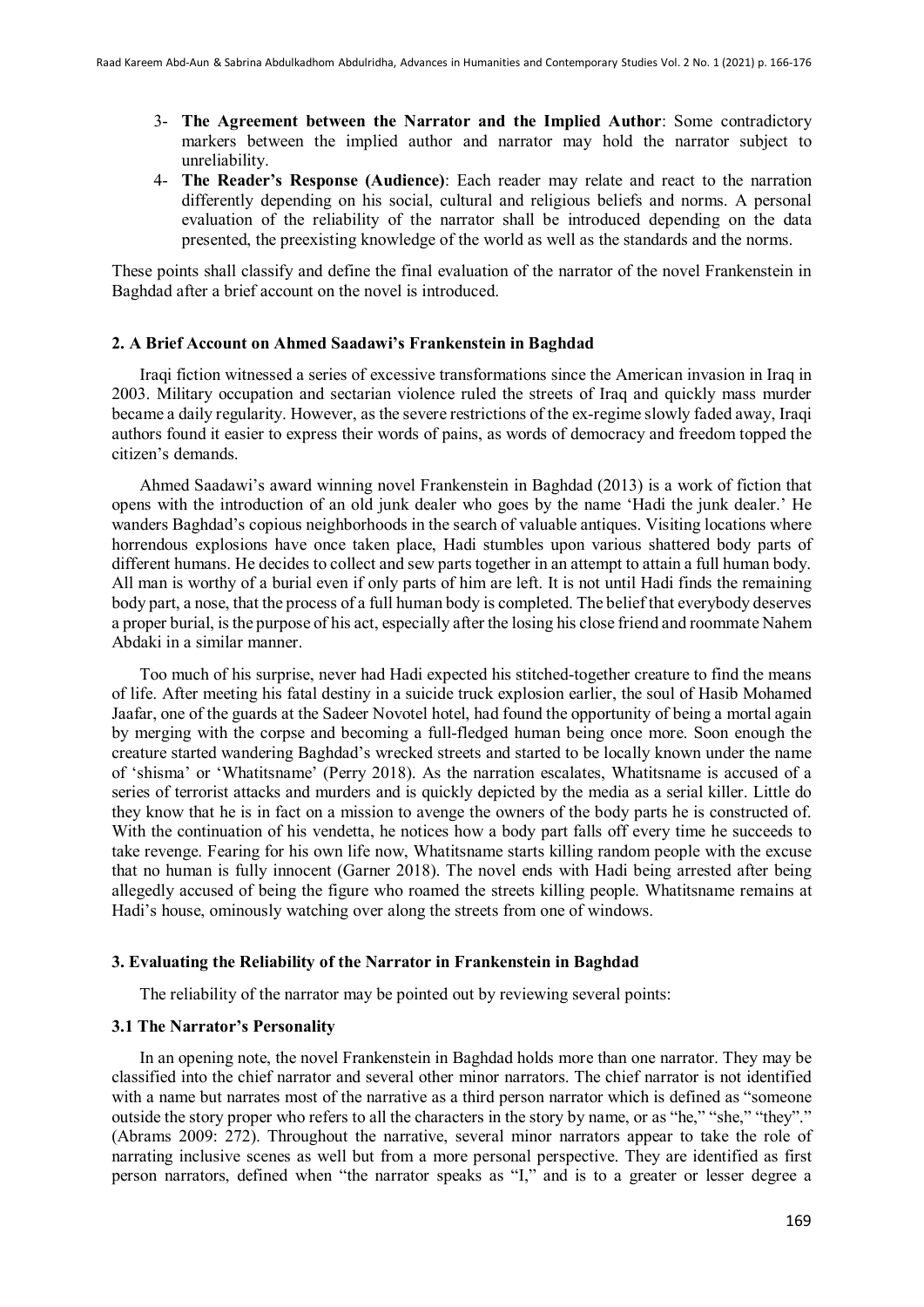participant in the story, or else is the protagonist of the story (Ibid., 272). These first person narrators include "the writer" and the character Whatsitsname. Whether major or minor characters, their reliability must first be tested through the analysis of their personalities.

#### **3.1.1 The Chief Narrator**

For the most part of the narration, the chief narrator takes the role of narrating the events of the narrative. On an initial note, it seems that this narrator has access to the spiritual world, capable of seeing where souls set off after leaving their physical beings:

With his hand, which was made of primordial matter, he touched the pale, naked body and saw his spirit sink into it. His whole arm sank in, then his head and the rest of his body. Overwhelmed by a heaviness and torpor, he lodged inside the corpse, filling it from head to toe, because probably, he realized then, it didn't have a soul, while he was a soul without a body (Saadawi 2018: 37-8).

Witnessing the integration of a soul with a body, is relatively a deviation from realism and rather takes a turn into the world of magical realism. Having such privilege will naturally lead most readers to consider it as a factor of unreliability. The chief narrator also shows factors of skepticism whenever quoting the character of Hadi the junk dealer. Beside the statements made during the whole narration, devoting a full chapter under the title "The Liar" to expose Hadi's personality is certainly a matter that should be considered. The statements the narrator delivers on behalf of this persona are thought of as unreliable at first especially with the continuous emphasis that Hadi is a well-known deceiver whenever narrating his story at his favorite cafe in Baghdad. Despite the lively enthusiasm that befalls the listeners, most of them have known that Hadi always spices up the events of his stories with deceptive details for the sake of enjoyment and attention: "It was Hadi the junk dealer, Hadi the liar, as the customers in Aziz's coffee shop called him" (Saadawi 2018: 49). This reputation has been his trademark of his stories and slowly all of his life actions. After Whatitsname's series of murders, for instance, Hadi is being held suspect instead and is eventually convicted to be the criminal as he is locally known to have referred to similar features in the story of his creation: "The guy's a liar," said Saidi. "Yes, but maybe this is the criminal we're looking for. What color was his skin? Did he have scars from bullet wounds or injuries that had been stitched up?" "I have no idea. It's all based on the fantasies of some lowlife, my friend." (Saadawi 2018: 135). Despite all accusations, it actually appears that the only true story Hadi had possibly told was the story of his creation; Whatitsname. It is Mahmoud Al-Sawadi who kept track of the details of this specific story that highlights this fact. He finds that this specific story does surprisingly not seem to have any contradicting or additional details every time Hadi narrates this specific story: "He sat down to resume his story, and Mahmoud, who was hoping to catch him out, was disappointed to find he hadn't changed any of the details" (Saadawi 2018: 24). In addition, the narrator does also not specify any false statements related to this story, leaving the reader skeptical of whether to consider this story as a real one or not. The effects of lying is a damaging action as it leaves the public in constant doubt. The label that is given to Hadi this time is not applicable to his story and contrarily opens the door to a first marker of unreliability of the chief narrator.

# **3.1.2 The Writer**

Near the end of the novel, readers are briefly introduced to a minor narrator who simply goes with the name of "the writer." This narrator hurls the narrative into the realm of unreliability by saying: "He fooled me. But don't we always do that? Today he deceived me and tomorrow I will deceive someone else, also with good intentions, and so on" (Saadawi 2013: 253). The writer allegedly points out that deception is one of the main characteristics of mankind and that all, including himself, are deceivers. With such a statement, the reader inevitably rethinks and question the reliability of this narrator and might even reconsider all that has been narrated before. Readers might therefore reread the text again, to evaluate and analyze the events of the novel from a new and total different perspective. On this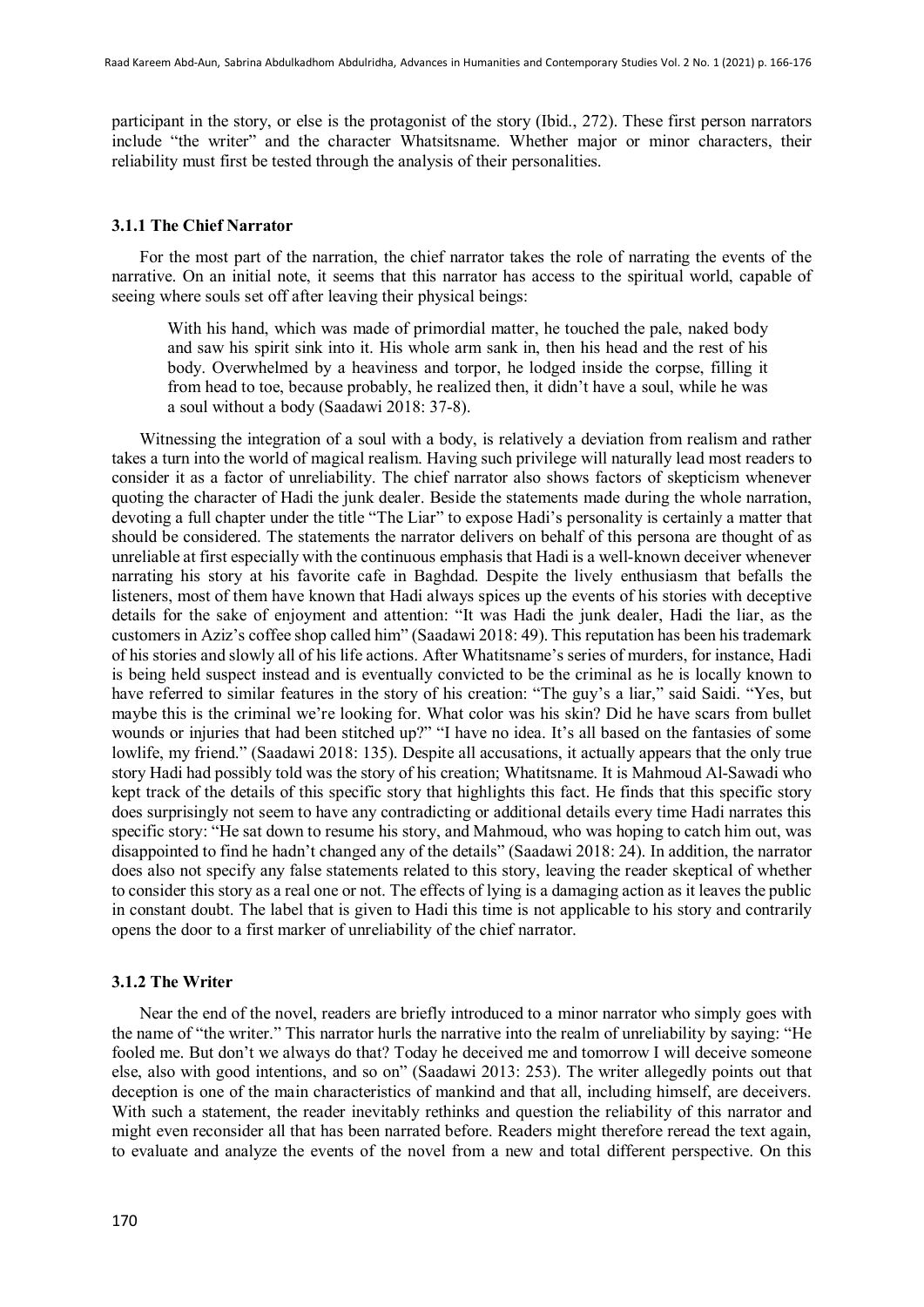account, the personality of the writer does therefore have a marker of unreliability despite the somewhat believable narration he has unfolded.

#### **3.1.3 Whatitsname (Shishma)**

Whatitsname is a compilation of people co-joined. He is a supernatural being that resembles the creature in Mary Shelley's Frankenstein. Despite this description in different parts of the novel, a remark in local journals have described him, as nothing but a mere "figment of Hadi's sick imagination" (Saadawi 2018: 178). On a scale of considering him a co-joined creature, the Whatitsname is inevitably unreliable. Aside from being the most unnatural of creations whose appearance and mannerisms differ from humans, he is a creation of a collection of different human beings whose essences are not quite known from when they were still alive. The intellectual power generated from this creature's mind can therefore not be considered as dependable as the audience lacks the truth of its originality. It might have been the mind of a doubtful human being, like a madman, a professional liar, a criminal or any other probable unreliable personality. However, what is more to question is whether to whole narration is actually done by this monster. Many statements made by the chief narrator show that the Whatitsname is not seen by anyone but Hadi and Elishva who have both been considered as mad at some point in the narration. In a scene, none of the neighbors in Al Bataween area was curious enough to visit Elishva, when she claimed that the Whatitsname was her long-lost son, Daniel. No neighbor in Al Bataween has seen Whatitsname and were just interested in seeing Elishva happy. Ironically, they were curious enough to meet her grandson Daniel, when he came to rescue his grandmother from the deteriorating situation in Iraq and take her to safety: "Umm Salim and some of the other neighbors had come forward, surrounding her in growing numbers. Umm Salim actually touched Daniel's arm to make sure he was not a phantom" (Saadawi 2018: 228). The reason behind their unwillingness to visit Whatitsname, whom Elishva believed to be her son, might be simply because they believed that Elishva was mad and labeled her as such considering what she stated was nothing more than her imagination: "Many thought of Elishva as just a demented old woman with amnesia, the proof being that she couldn't remember the names of men – even those she had known for half a century" (Saadawi 2018: 9) and that is why some suspected that this character is nothing but a thief or intruder that made use of Elishva's poor eyesight and humble house and take it as his shelter just as Abu Salim, her neighbor claimed : "The taciturn old man confidently asserted that this visitor was a thief or some other kind of criminal who had tricked Elishva into believing that he was her son and was using her house as a hiding place" (Saadawi 2018: 88). Others however believed that she was one with supernatural powers as her neighbor Umm Salim is shown to have believed: "Elishva's neighbor Umm Salim believed strongly, unlike many others, that Elishva had special powers and that God's hand was on her shoulder wherever she was." (Saadawi 2018: 9) The existence of Whatitsname depends then on personal evaluation considering the narration of this character on one hand and considering the statements made by the chief narrator on the other. In both cases however, a marker of unreliability is promising one.

#### **3.2 The Narrator's Statements**

#### **3.2.1 The Chief Narrator's Statements**

As the book nears its concluding scene, a final hint leaves reader to question the narrator's reliability by the statements that are made. The chief narrator describes how Hadi is looking in the mirror being shocked at the resemblance between himself and Whatitsname: "As he looked closer, he detected something deeper: This wasn't the face of Hadi the junk dealer; it was the face of someone he had convinced himself was merely of his fertile imagination. It was the face of the Whatsitname" (Saadawi 2018: 258-9). It is a moment that makes readers think of several possibilities; first off that the narrator is unreliable wanting to convince the reader that Hadi and Whatsitname were two different people all along but they are in fact the same character. Second, Hadi had to bear a curse as punishment for creating such a being. Third, Hadi was a madman and his creation had actually never found life. This is just a single unsettling matter that leaves the reader open to clear out a final and proper decision on his own behalf as the narrator's statements are quite contradictory and undemanding. The narrator has left not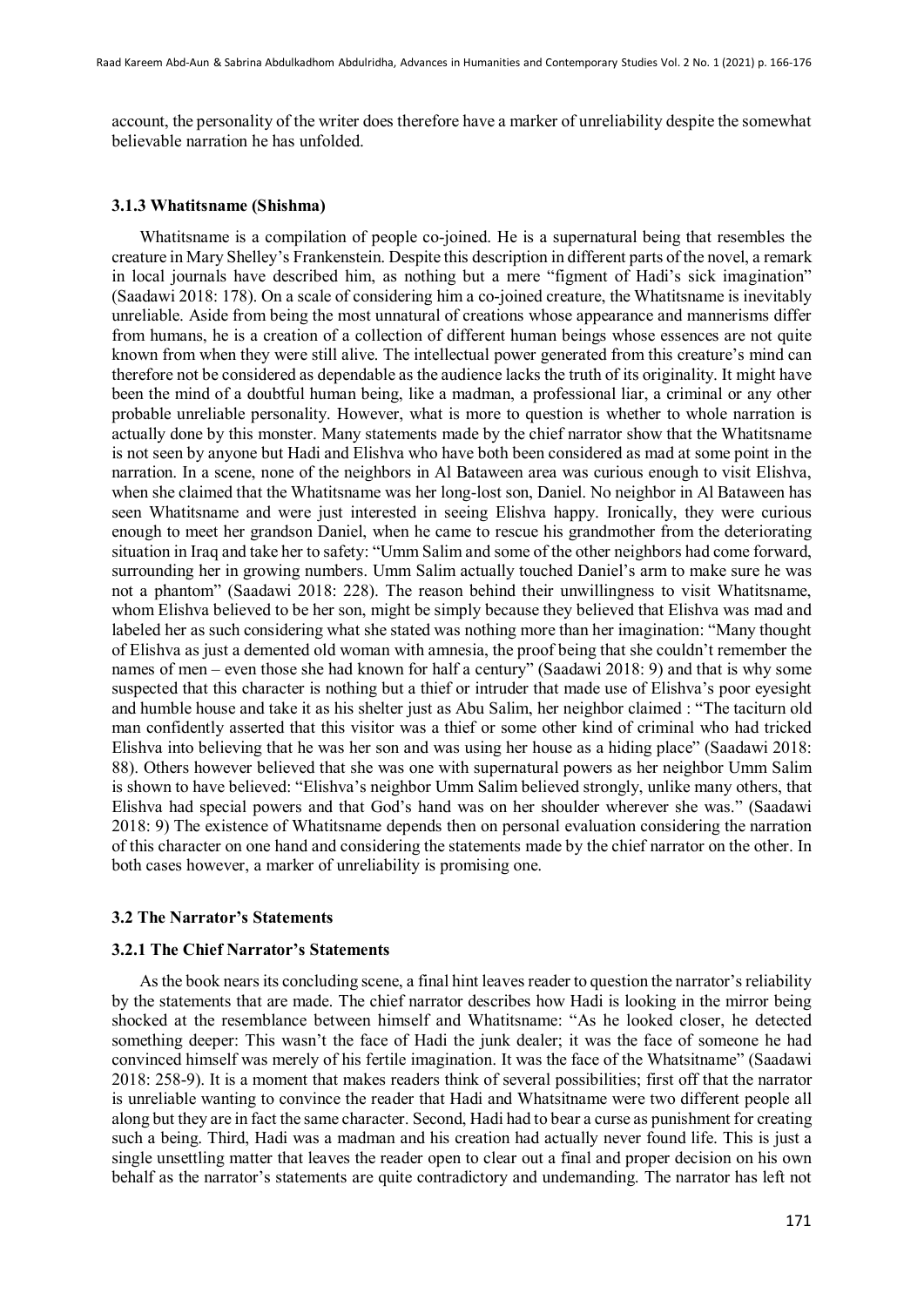only Hadi in open questions here but leaves the existence reality of Whatitsname and the sanity of Elishva in question as well. The chief narrator is therefore undeniably unreliable again.

#### **3.2.2 The Writer's Statements**

The writer has been unfolding his story of how he bought the recorder from Mahmoud Al-Sawadi in a quite reasonable way. However, and as has been mentioned earlier, all his statements may be untrustworthy, especially after his remark that all people are deceivers.

# **3.2.3 The Whatitsname Statements**

Regardless of being a creation or an imaginative character, the monster Whatitsname takes in a physical role of being a narrator himself. He unravels his own personal experience and secrets of existence in chapter eighteen, recording his story on Mahmoud al-Sawadi's recorder. Whatitsname may be considered unreliable for the contradictory remarks he gives in the statements:

The young madman thinks I'm the citizen that the Iraqi state has failed to produce, ... Because I'm made up of body parts of people from diverse backgrounds – ethnicities, tribes, races, and social classes – I represent the impossible mix that never was achieved in the past. I'm the first true Iraqi citizen, he thinks (Saadawi 2018: 140).

Despite his belief of his perfection and mission of avenging the murdered however, Whatitsname's actions slowly turn into crimes, as he longs to remain alive fearing he might die after some his body parts start to fall off. He for instance decides, after a lot of hesitation, to take away the life of an old man to replace his sightless eyes:

Now blind, I took some cautious steps forward until my shoe hit something. Bending down, I felt around for the warm body of the frightened old man. The bullet had hit him right in the skull. He had been expecting death to come from the upper floors of the buildings or from the ends of the streets in front of him, but it had come from behind (Saadawi 2018: 154).

As he offers a sense of guilt of confession to admitting to such a crime, he quickly soothes his conscious with an excuse:

The old man was a sacrificial lamb that the Lord had placed in my path. He was the Innocent Man Who Will Die Tonight. So that was that. He had been going to die in a few minutes, or within half an hour at the most. The bullets from the fighters were bound to hit him, and he would have died right there" (Saadawi 2018: 155).

His unsettled and controversial mindset proves yet again that he is a narrator that cannot be taken as owning a reliable series of thought. Another mark of unreliability has yet again been confirmed.

#### **3.3 The Agreement between the Narrator and the Implied Author**

Before testing the agreement between the narrator and the implied author, the characteristics of the implied author should be identified first. Beforehand, it is noticeable that the implied author unfolds the narrative as if it is a report. This shows how journalism and overall writing has impacted the revelation of the events and the way the narrative has been presented. It is the impact of Saadawi's employment in the field of journalism and he clearly presents that part of his life in the "author's second self" or the implied author. He has worked as a journalist for the BBC'S Arabic service in 2006 and reportedly stated that he has seen "not just dead bodies—body parts. Many body parts" (Hankir 2018). Furthermore, the implied author seems to show the importance of assistance and support during times of turmoil and disorder regardless of faith and social differences: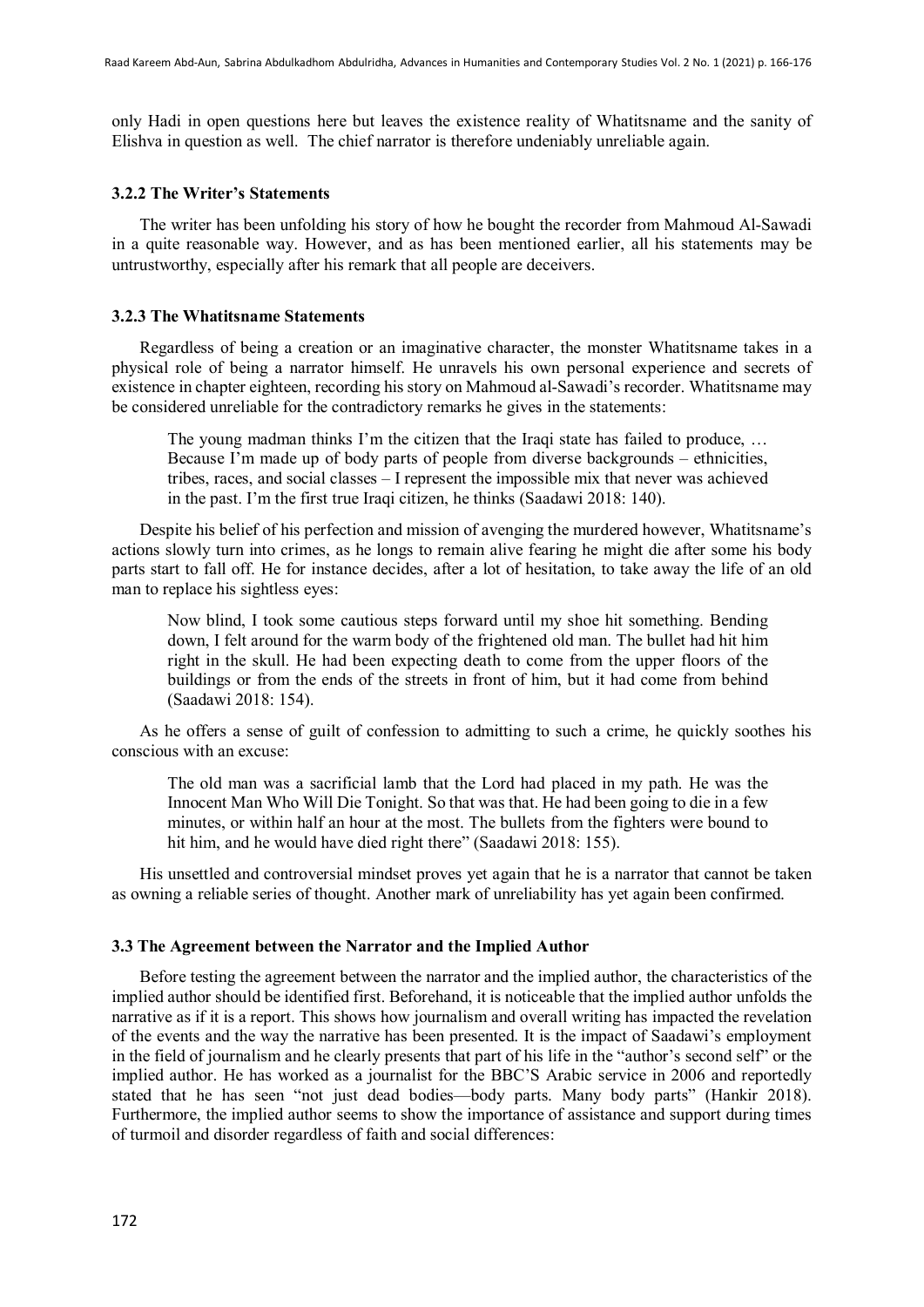Members of the congregation would stand in line after Mass to hear the voices of their sons and daughters dispersed around the world. Often people from the surrounding Karaj al-Amana neighborhood—Christians of other denominations and Muslims too—would come to the church to make free calls to their relatives abroad (Saadawi 2018: 14).

Aside from religion, the implied author also seems to be fascinated by the supernatural and ancient traditions. He believes that people who lose their lives would have their souls wandering around the places they wished to be and the things they wanted to do, like being with their loved ones or taking revenge. This is well represented when Hasib's ghost wanders the streets of Baghdad and then visits his family, wife and infant daughter. The astrologers and their activities in the narrative, as well as Elishva's capability of summoning Saint George from a painting beside her cat's somewhat supernatural behavior all mark the attachment and wide interest in the world of superstition. He also shows extreme appreciation for the traditional Baghdad architecture and antiques. A new age may have approached, but the beauty of history, like Al Bataween area, should not be destroyed nor forgotten: "The lane had been empty since morning, and many of the residents had managed only a silent, wary peek from the rickety old mashrabiya, or wooden latticed windows, that overlooked the lane" (Saadawi 2013; 60). Another characteristic is the visible impact the American invasion has had on the implied author. The implied author reflects devastation and destruction implying the doubt that the country shall ever witness another chance to pull itself from the rubble of destruction. The devastation seems to have taken its toll on people and the implied author as well that it quickly appeared to be a natural daily routine describing that such acts did not halt people's lives any longer:

Ambulances came to pick up the dead and injured, then fire engines to douse the cars and tow trucks to drag them off to an unknown destination. Water hoses washed away the blood and ashes. Hadi watched the scene with eagle eyes, looking for something in particular amid this binge of death and devastation. Once he was sure he had seen it, he threw his cigarette to the ground and rushed to grab it before a powerful jet of water could blast it down the storm drain. He wrapped it in his canvas sack, folded the sack under his arm, and left the scene (Saadawi 2013; 25-26).

Highlighting this fact reveals his internal pain as well as his abominable disgust for anyone, regardless the social position, who could possibly manipulate or benefit from such horrendous acts or from war in general. These actions should not be thought lightly of. He also implicitly shows his anger with the United States' decision to invade Iraq for its false accusation of Iraq's possession of weapons of mass destruction. This accusation costed people the loss of their loved ones, their country and different psychological disorders for whoever was lucky to remain alive. An example is Hadi lost his friend Nahem Abdaki: "The shock of Nahem's death changed Hadi. He became aggressive. He swore and cursed and threw stones after the American Hummers or the vehicles of the police and the National Guard (Saadawi 2013; 28). He also exposes his anger for the corruption of government officials and formal representatives as they speak in favor of the government rather than admitting their shortcomings and crimes: "A government spokesman appeared, answering journalists' questions with a smile. He assured them that the government had thwarted the terrorists because, according to intelligence, al-Qaeda and remnants of the old regime had planned a hundred car bombings, but the coalition forces and the Iraqi security services had foiled all but fifteen of them" (Saadawi 2013; 31-32). These general sentiments and personal revelations do for a part match the three narrators of the novel. War has a certain and everlasting impact on people and may leave an eternal conflict or disorder in both physical and mental terms. The chief narrator's unsettled narration comes in accordance with the implied author panic that no good future will meet the country's horizon. However, the way it is unfolded without much sentiment does not match the inner pain and anger of the implied author. It is as if the way he is reporting the events minimize the emotions to a rather insignificant level. His statements that constantly suggest Hadi and Elishva's madness also raises questions of reliability. Such a reputation does have its limits sometimes and both these characters have tolerated a lot more than to be judged with such an accusation in every action they take part. This leaves another marker of unreliability on the part of the chief narrator. The writer seems to go in accordance with the implied author as he also shows that an unstable environment may be seen as a chance of manipulation. Lying and other forms of manipulation are benefiting properties in such devastating environments and such properties are barely noticeable in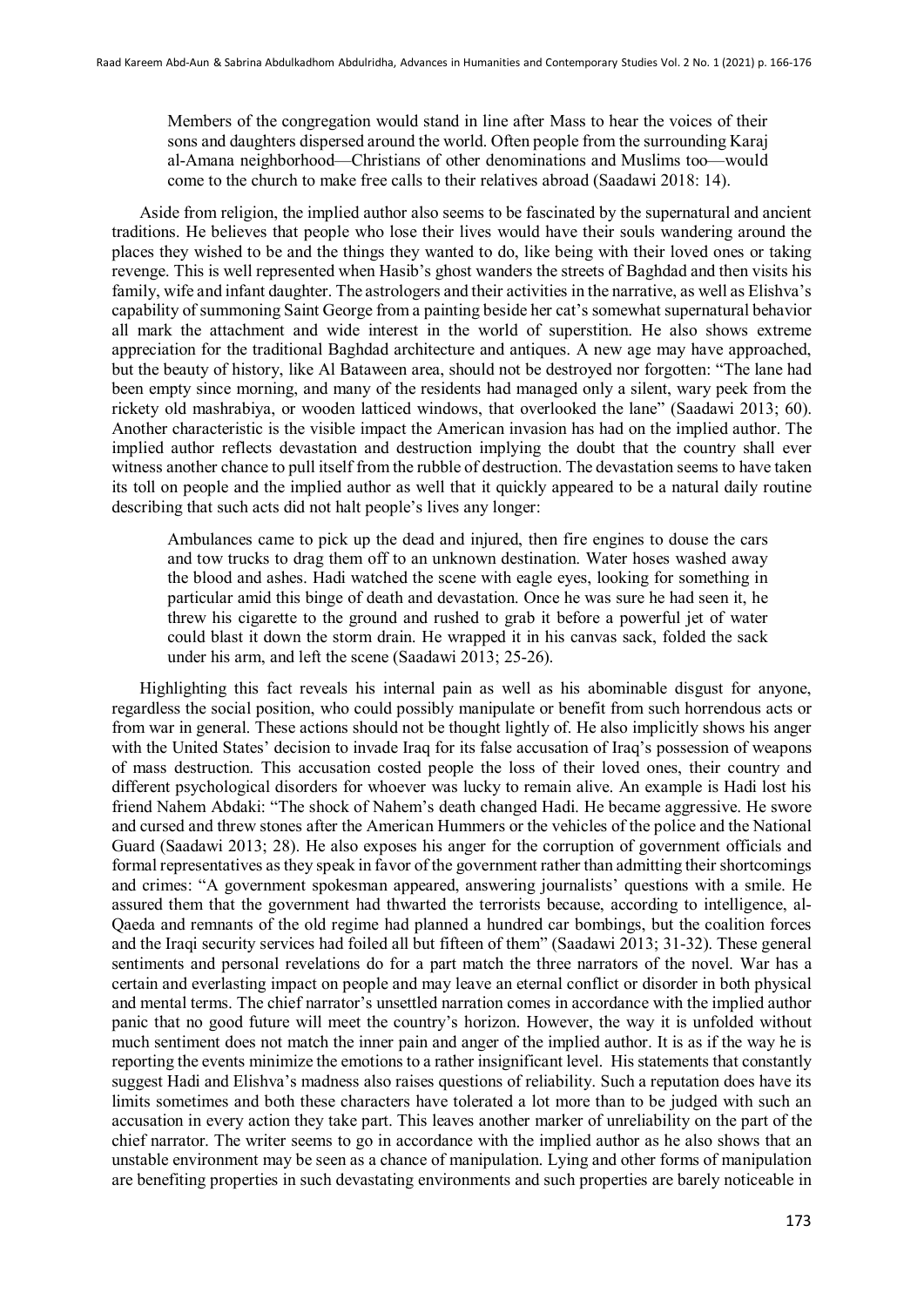times of chaos. Lastly, Whatitsname also goes in accordance with the implied author as he is a being with an aggressive and repulsive nature. He shows his deep anger and unfair faiths of the country and seems to take his revenge on his own as the government displays nothing but injustice and corruption.

## **3.4 The Reader's Response (Audience)**

Following the interpretation of reliability of the narrators in terms of personality and manner of narration, as well as studying their agreement with the implied author, it is left to the reader to evaluate the reliability of the narrators accordingly. The different norms and social standards play a decisive role on evaluating the reliability of the general context. Therefore, the chief narrator may be considered unreliable in the general context of how Iraq is portrayed, if it were to be evaluated by the common Iraqi reader. Iraqi readers may view the novel a misrepresentation of Iraq. Such an interpretation is understandable as the narrator excessively portrays the country and specially Baghdad as a warzone not allowing a ray of hope to outshine the density of the gloomy clouds. It might even move the Iraqi reader to consider fleeing from Iraq as a proper option, as the idea of immigration is evident in different scenes of the narration leaving Baghdad behind for selfish opportunists: "The dire state of the country offered opportunities only to the bold and adventurous, and Faraj was not short of a sense of adventure. Gangs were on the rampage in the streets of Baghdad, and people were abandoning their homes or shops for fear of being kidnapped or killed" (Saadawi 2013; 185). Residents like Elishva had therefore no other choice but to leave their properties and memories behind: "She didn't want to see her house disappear before her eyes but wanted to remember it as it had always been, tidy and clean and smelling of the people who had lived in it and passed through it" (Saadawi 2013; 190). With their patriotic manner of thinking, they hold the chief narrator accountable for being unreliable as they see the aspects of hopelessness and darkness as a temporary factor rather than a permanent one. It is almost a moral obligation and patriotic duty to come together as united citizens to recover what has been destroyed. Other nationalities might not hold the same interpretation and therefore may not evaluate this as a factor of unreliability as they do not share the live experience, knowledge and background of the common Iraqi reader. Mass media has confined itself to showing the negativities of post-war Iraq in a way that portrays the country in a similar manner the narrator has portrayed. From a more detailed perspective, the chief narrator may be somewhat reliable when mentioning the existence of Whatitsname. He succeeds in convincing readers of its existence in the novel, despite his few encounters with the various characters of the novel. His physical recording on Al-Sawadi's recorder as well as his violent meetings with Hadi on one side and emotional meetings with Elishva on the other, also assure his physical existence. Moreover, it also assures that Hadi and Whatitsname are two different personas and not the same character, despite Hadi's twofaced nature and Elishva's supposed madness. That is why the narrator's attempts of trying to deceive the reader of his inexistence are unsuccessful. His drifting away from the implied author to express an outrage of Iraq's situation concludes, along with the earlier mentioned reasons, that he is a narrator with a high level of unreliability. The writer may be considered to be somewhat reliable, despite the comment he makes of all people being deceivers. This does not specifically imply that he is in fact making up the scene, yet he practically reveals that lying is a card everyone draws somewhere during his lifetime, especially in terms of benefit. Lastly, Whatitsname seems to have multiple reasons for unreliability. His fused physical being of different people as well as unsettling nature and personality trigger the fact of unreliability. His emotional commitment to the old Elishva yet violent meetings with Hadi reflects not only different personalities but his instability as well. These are genuine reflections of different humans Whatsitsname it created of, which sparks the rights of considering him to be unreliable. However, his use of a physical body to successfully express revenge, rage and extreme pain for Iraq's current situation goes in accordance with the implied author's anger of Iraq's catastrophic fate. From this side, he is quite dependable. To conclude the matter, despite his guaranteed role and agreement with the implied author, he still is highly unreliable as no truth or wrong can be confirmed with such an unsteady creation.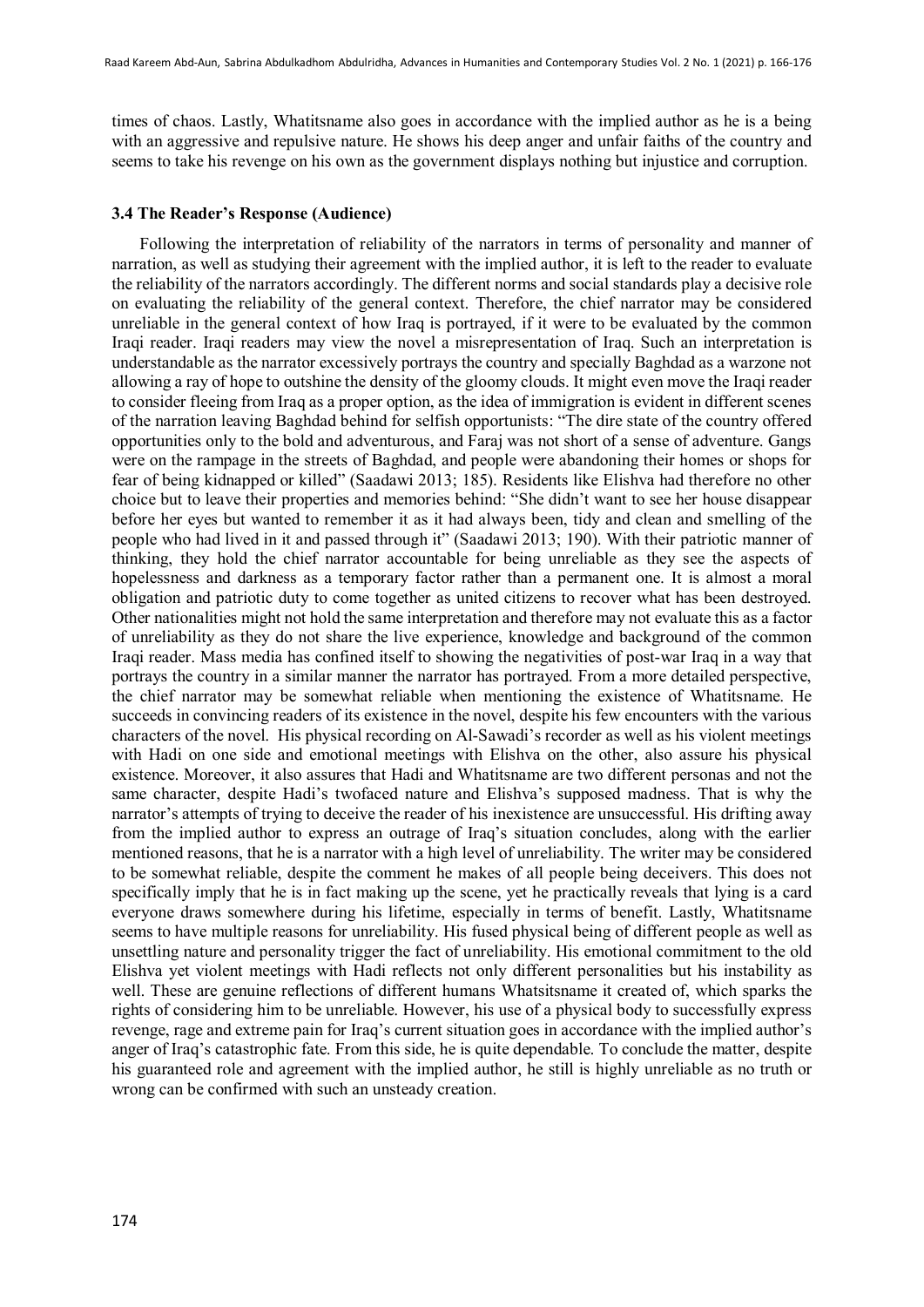#### **4. Conclusion**

With the evaluation of reliability of the narrator, several demands are required, and characteristics must be evaluated. As a first step of evaluating, specifying the narrator (s) is an utmost priority. Identifying the number of narrators, if having more than one narrator, should be notified. The personality of the narrator(s) should be pointed out afterwards as well as initial markers of unreliability may be evident here. In Frankenstein in Baghdad, Whatitsname is for instance considered to be highly unreliable as he is the creation of a collection of people who naturally have had different personalities and backgrounds. Unreliability must also depend on the evaluation of the events and the statements the narrator offers. Signs of contradiction in statements may be a marker of unreliability as well. The Whatitsname's contradictory sentiments concerning people is distracting the reader. His sense of guilt followed by an instant unsympathetic excuse that he is valid to kill anyone is very concerning to limit his unreliability even more. The agreement between the narrator and the implied author is also a factor that should be tested. Some disagreement may lead to the consideration of unreliability. The chief narrator's emphasis on Hadi's lying nature does not fit the implied author's in between assertion that the story of his creation is not a lie this time, reveals some disagreement between the narrator and the implied author. The general thought of Elishva's madness is also in disagreement with the implied author's beliefs that there is a nature beyond what people may perceive. Declaring the supernatural as an existing item does not mean in any terms that Elishva is in fact a mad woman. This failure of accordance between the implied author and narrator is a factor of unreliability as well. In brief, to consider the reliability of a narrator, several testing procedures are necessary for a proper evaluation of reliability.

#### **Acknowledgement**

The authors express their sincere gratitude to the Centre for General Studies and Co-curricular, Universiti Tun Hussein Onn Malaysia (UTHM) for its support.

## **References**

- [1] Abrams, M.H. and Geoffrey Galt Harpham. A Glossary of Literary Terms. Ninth Edition. Boston: Wadsworth Cengage Learning, 2009.
- [2] Baldick, Chris. The Concise Oxford Dictionary of Literary Terms. Oxford: Oxford University Press, 2001.
- [3] Booth, Wayne C. The Rhetoric of Fiction. Chicago: The University of Chicago Press, 1961.
- [4] Chatman, Seymour Benjamin. Story and Discourse: Narrative Structure in Fiction and Film. London: Cornell University Press, 1980.
- [5] Garner, Dwight. In 'Frankenstein in Baghdad,' a Fantastical Manifestation of War's Cruelties." The New York Times. (Jan 22, 2018). Accessed on July 31, 2019. https://www.nytimes.com/2018/01/22/books/review-frankenstein-in-baghdad-ahmedsaadawi.html
- [6] Hankir, Zahra. "The Job of the Writer is to Give a Voice to Unknown People." Literary Hub. (June 19, 2019). Accessed on Nov 17, 2020. https://lithub.com/ahmed-saadawi-wants-to-tella-new-story-about-the-war-in-iraq/.
- [7] Kozloff, Sarah. Invisible Storytellers: Voice-Over Narration in American Fiction Film. London: University of California Press, 1988.